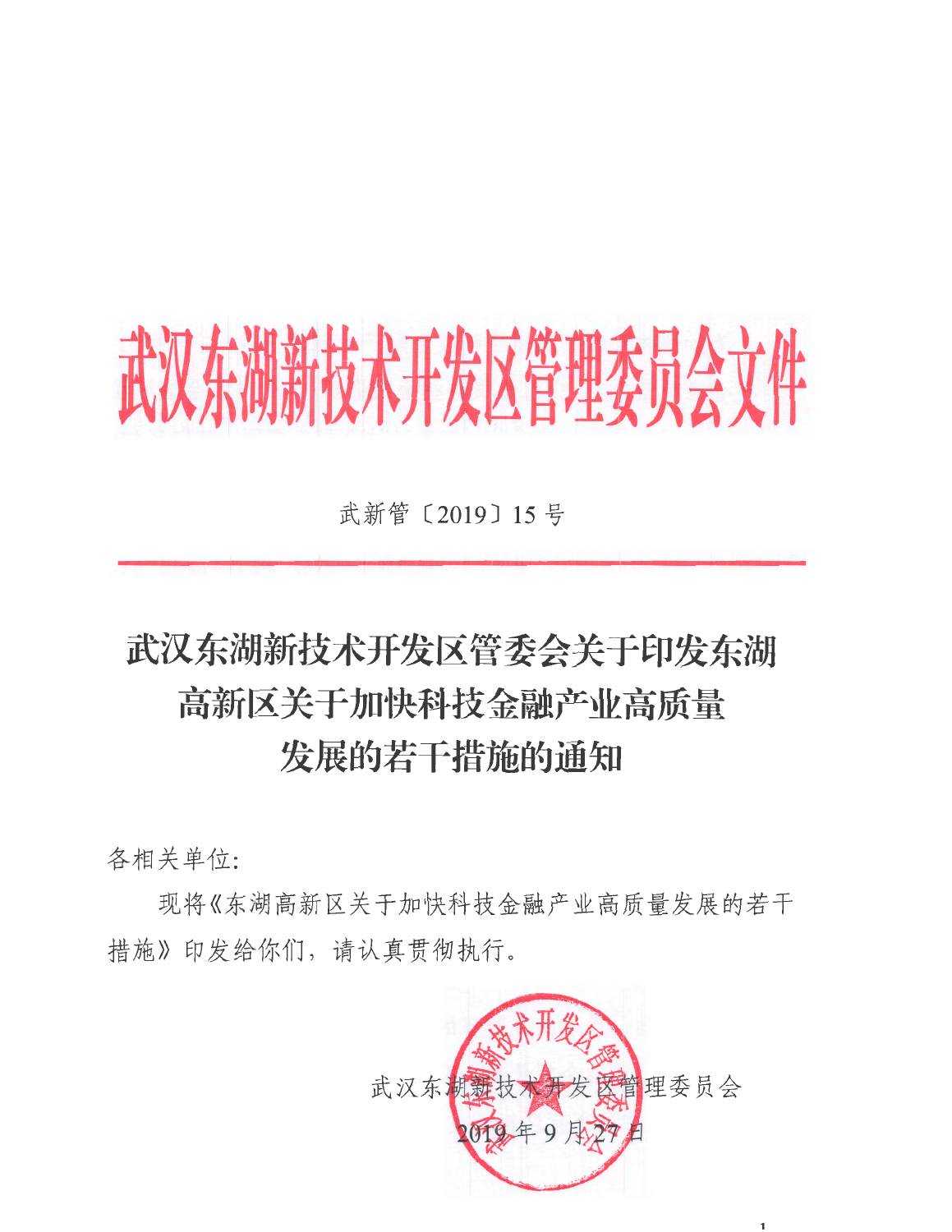### 东湖高新区关于加快科技金融产业高质量发展 **的若干措施**

为加快推动东湖高新区科技金融产业创新发展,进一步完善 科技金融政策体系, 吸引集聚科技金融资源, 优化科技金融环境, 强化金融服务实体经济功能,打造科技金融生态圈,特制定如下 措施。

#### 第一条 话用范围

1. 本若干措施适用于工商、税收关系登记在东湖高新区的 各类金融机构(包括金融中后台服务机构)、实体经济企业、行 业组织、专业公共服务机构和在上述单位工作的全职员工。

2. 第8、9、10、11、12 项政策不受本条限制。

#### 第二条 鼓励各类金融机构集聚

W.

3. 对在东湖高新区新设或新迁入的银行、保险公司、证券 公司、期货公司、信托公司、公募基金管理公司、金融租赁公司、 消费金融公司、汽车金融、集团财务公司、第三方支付机构等获 得国家部委及以上批准设立的金融机构按照其实缴资本的 1.5% 给予落户奖励, 后续出现增资的, 按照新增实缴资本的 1.5%给 予奖励,累计奖励金额最高不超过1亿元。

4. 对在东湖高新区新设或新迁入的股权投资公司、融资租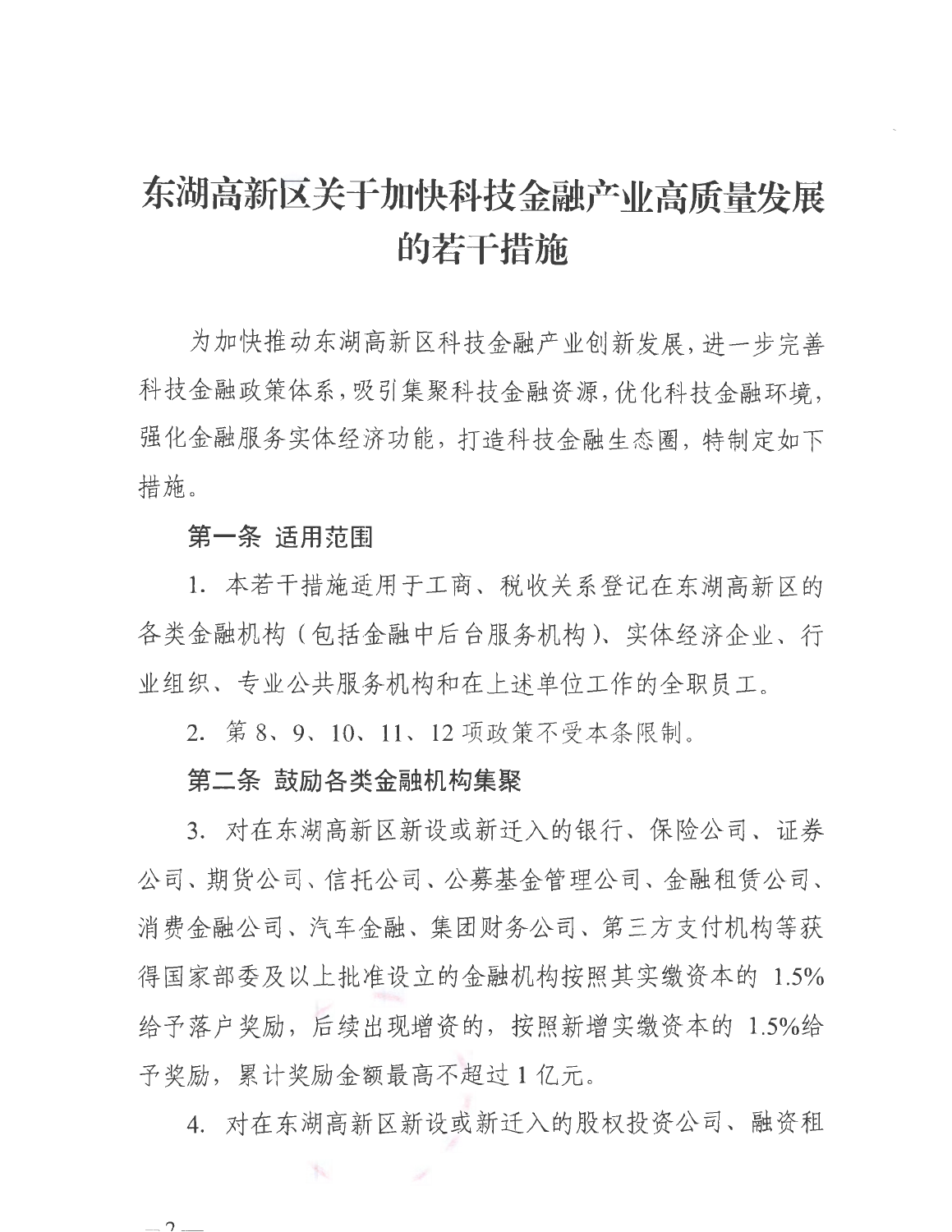赁公司、融资性担保公司、商业保理公司、资本要素交易所 ( 公 司)、经管委会认定的金融科技公司等获得地方金融监督管理部 门批准设立的金融机构按照其实缴资本的 1%给予落户奖励, 累 计奖励金额最高不超过 2000 万元。

5. 对在东湖高新区新设或新迁入的直接隶属于金融机构总 部单独设立的业务总部、营运总部、资金中心、研发中心、金融 创新实验室等中后台服务机构, 按照其实缴资本的 0.5%给予落 户奖励,累计奖励金额最高不超过 500 万元。

6. 对上述各类金融机构新设或新迁入东湖高新区的, 购买、 自建自用办公用房的给予一次性补贴,补贴标准为每平方米1000 元, 最高补贴金额不超过500万元; 对金融机构租赁自用办公用 房的, 连续 3 年按照实际支付租金金额的 30%给予补贴, 单个机 构每年本项最高不超过50万元;对金融机构在经管委会认定的 金融集聚区租赁自用办公用房的,连续3年按照实际支付租金金 额的36%给予补贴,单个机构每年本项最高不超过60万元。

#### 第三条 鼓励各类金融机构发展壮大

7. 对东湖高新区内金融机构年营业收入在 1-2 亿元的, 给 予年200万元的一次性奖励;年营业收入在2-3亿元的,给予年 400万元的一次性奖励;年营业收入在3亿元以上的,给予年600 万元的一次性奖励。单个机构本项奖励不超过3年。

 $\hat{\phantom{a}}$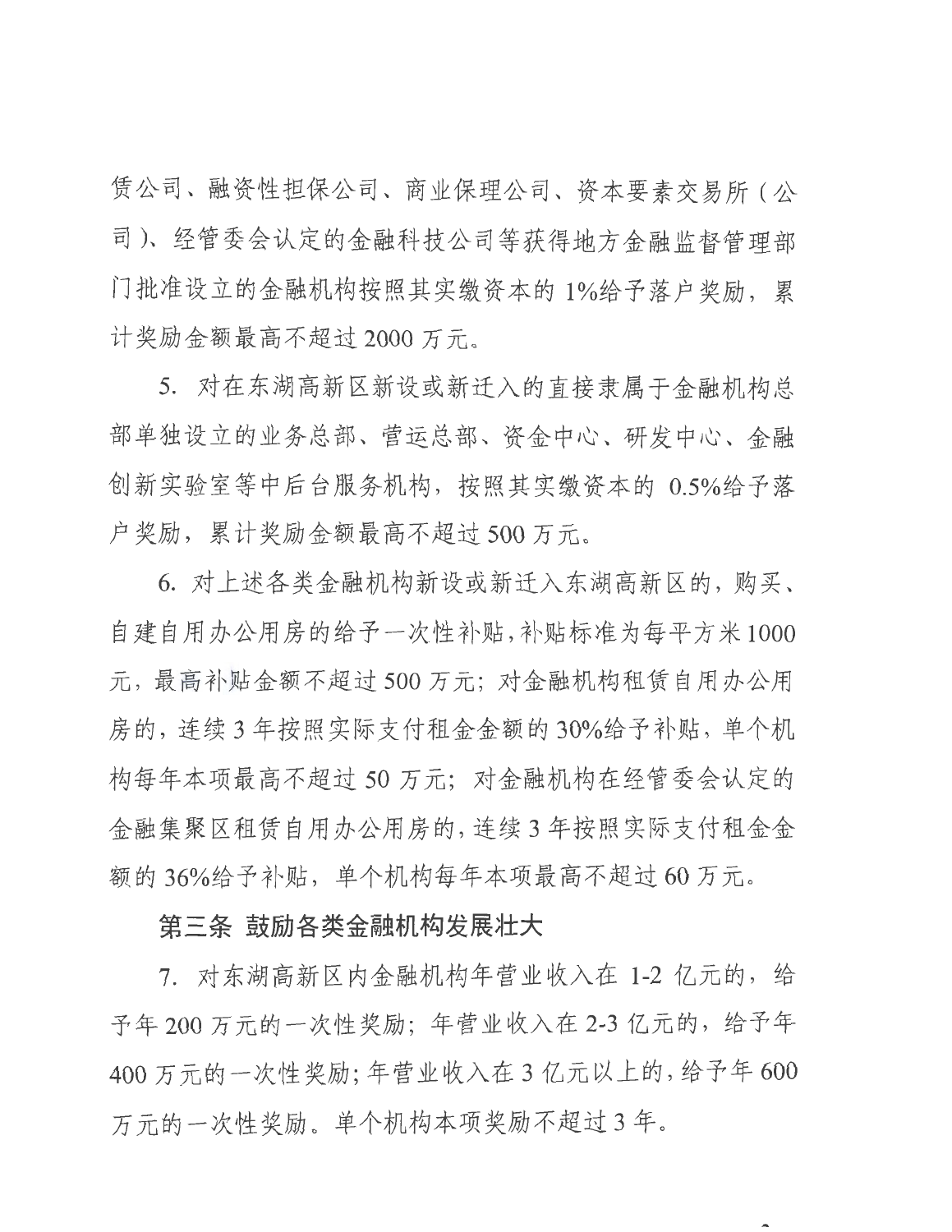#### 第四条 鼓励金融机构提升产业服务能力

8. 鼓励金融机构发放信用贷款。对金融机构向科技型中小 企业发放的信用贷款(信用贷款包含纯信用贷款、实际控制人或 股东连带责任担保贷款、知识产权质押贷款、应收账款质押贷款、 非上市公司股权质押贷款等) 业务, 按照年度贷款总额的 1%标 准给予奖励, 每家金融机构每年本项奖励最高不超过 500 万元。

9. 鼓励金融机构发放首次贷款。对金融机构向无贷款记录 的科技型中小企业发放的首次信用贷款业务, 按年度贷款总额的 2%标准给予奖励; 对金融机构向无贷款记录的科技型中小企业 发放的首次非信用贷款业务, 按年度贷款总额的 1%标准给予奖 励。每家金融机构每年本项奖励最高不超过 500 万元。

10. 设立金融创新产品奖和创新机构奖。每年对获奖金融机 构给予最高10万元奖励, 每年奖励金融机构数量不超过10家。

11. 鼓励金融机构将获得第 8、9、10 项补贴和奖励资金的 30%分配给管理和技术团队成员。

12. 鼓励开展科技担保。对经管委会认定的融资担保机构为 科技型中小企业提供单户担保金额 500 万元及以下、担保费率不 超讨 1.5%的担保业务 ( 简称"科技担保" ), 按照担保机构实际科 持担保收入的 50%给予补贴, 每年每家担保机构本项补贴额度最 高不超过 500 万元。

 $\boldsymbol{\Lambda}$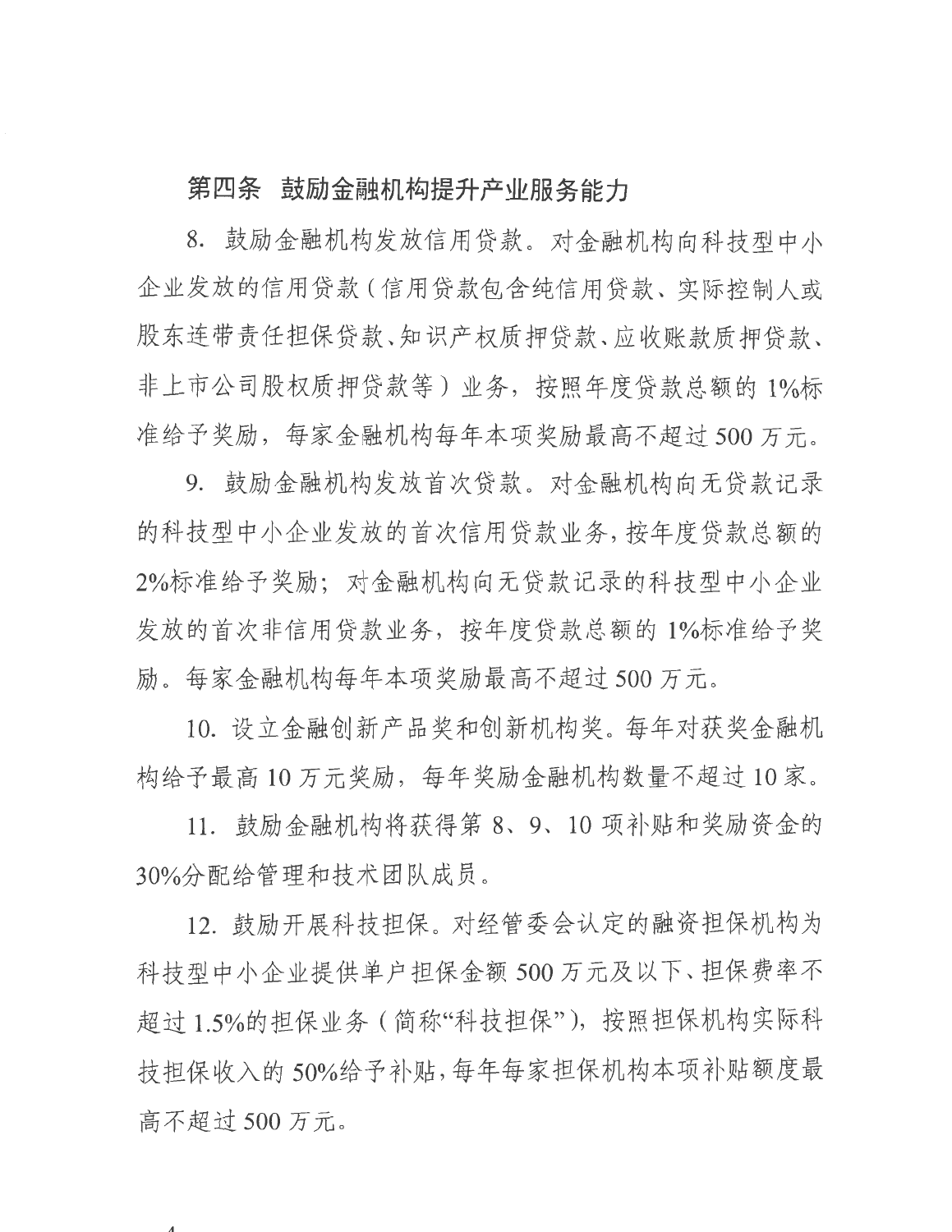13. 鼓励开展科技融资。对每年为区内不少于 10 家科技型 中小企业开展单笔金额不小于50万元业务的融资租赁公司、小 额贷款公司及商业保理公司,每年给予一次性20万元奖励。

14. 风险补偿机制建设。逐步完善 10 亿元风险补偿资金池 建设, 通过与银行等金融机构合作, 对金融机构为科技型中小企 业提供科技信贷服务形成的损失给予风险补偿。

#### 第五条 大力发展股权投资

对在中国证券投资基金业协会完成登记的股权投资机构给 予以下奖励:

15. 规范运作奖励。鼓励并引导股权投资机构在中国基金业 协会登记备案, 对其完成登记备案产生的法律中介费用按 50% 予以补贴, 最高不超过 5 万元。

16. 基金募资奖励。对基金及其委托管理机构均在高新区注 册纳税的合伙企业制基金, 给予其委托管理机构募资奖励: 基金 实缴规模达 5 亿元的, 奖励 200 万元; 实缴规模达 10 亿元的, 奖励 500 万元; 实缴规模达 30 亿元的, 奖励 1500 万元。

17. 股权投资奖励。对以增资扩股方式投资高新区内科技型 中小型企业的股权投资机构, 按照项目实际投资额的 1%给予一 次性奖励; 投资高新区内初创期企业的, 按照项目实际投资额的 10%给予奖励, 每家机构每年本项奖励不超过500万元。投资机

 $\sqrt{2}$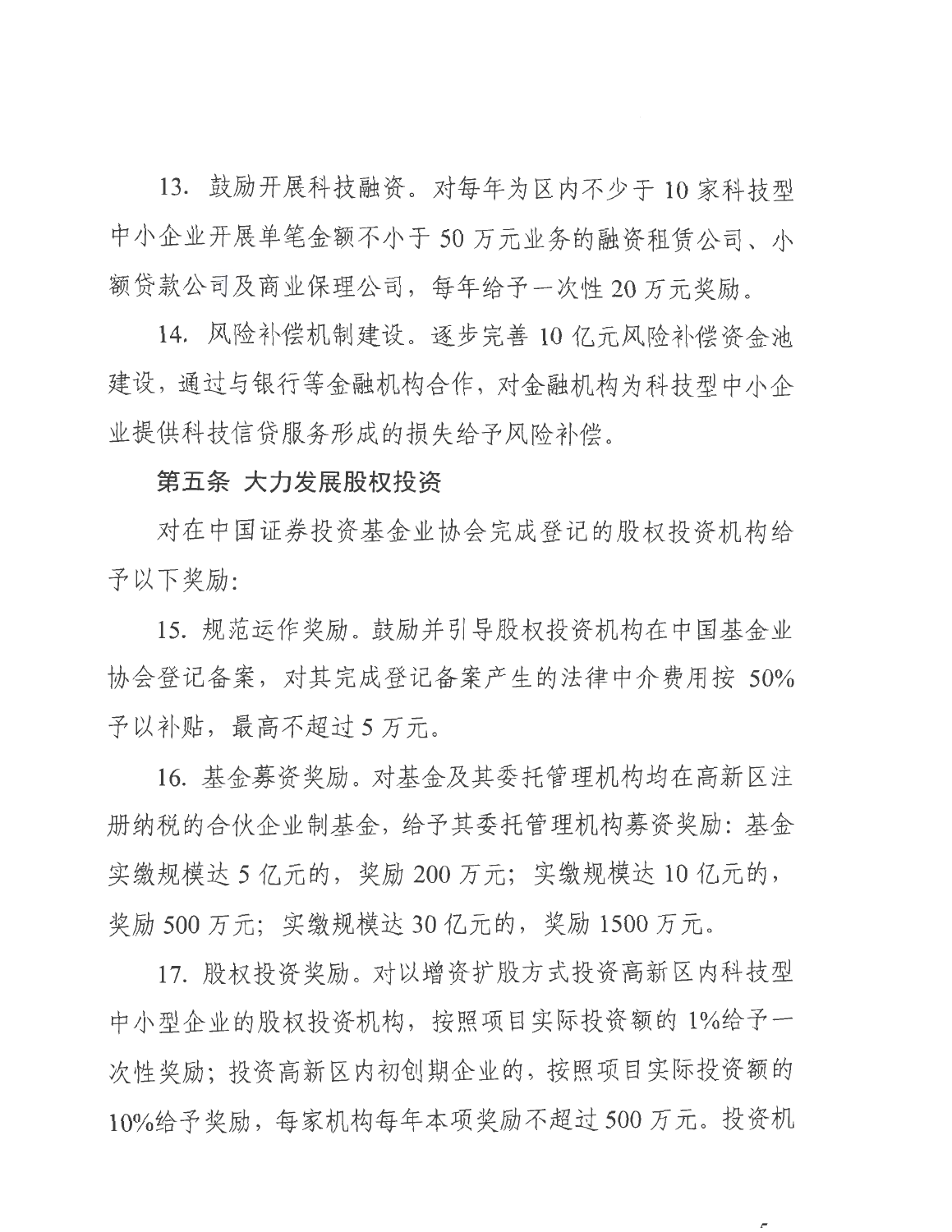构投资外地企业后将其引入高新区的, 按照本条要求给予股权投 资奖励。

#### 第六条 鼓励企业债务融资

18. 科技贷款贴息。鼓励科技型中小企业参与纯信用贷款、 知识产权质押融资、供应链融资、非上市公司股权质押融资、新 型政银担合作业务、投贷联动等创新信贷业务。对科技型中小企 业通过上述创新信贷融资的, 最高可按人民银行同期公布的基准 利率的 80%给予贴息奖励, 每家企业每年本项奖励最高为 50 万 元。

19. 直接债务融资贴息。鼓励科技型中小企业发行公司债、 可转债、中期票据、短期融资券、中小企业私募债及其它新型直 接债务融资工具融资, 鼓励金融机构加大科技型中小企业债券投 资力度。对于成功发行的科技型中小企业,根据企业直接债务融 资募集资金的规模, 按照不超过募集资金入账日的人民银行基准 利率(票面利率低于入账日的人民银行基准利率的, 按实际票面 利率)计算利息的 50%给予补贴, 每家企业每年本项最高不超过  $100 \overline{\text{J}}$ .

#### 第七条 促进企业多层次资本市场融资

 $\sqrt{2}$ 

20. 鼓励企业上市。丰富多层次资本市场后备企业库,深入 实施上市"金种子"培育工程,大力支持企业在科创板等多层次资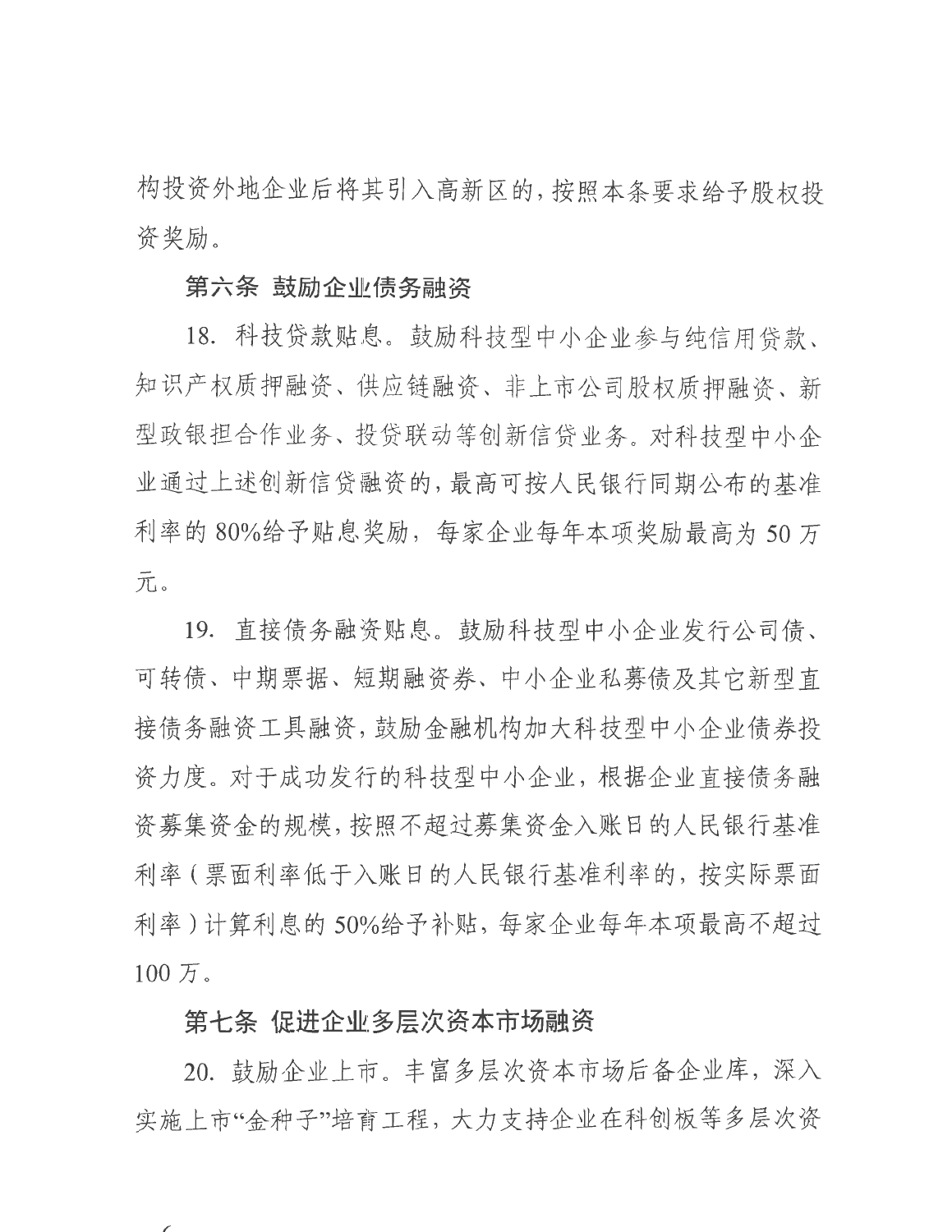本市场上市和挂牌, 对企业境内外上市、外地上市公司迁入给予 奖励,对上市"金种子"企业进行重点培育,具体支持政策参见《东 湖高新区关于促进企业上市的若干政策》(武新规〔2018〕3号)。

21. 鼓励企业挂牌"新三板"。鼓励企业在全国中小企业股份 转让系统 ("新三板") 挂牌, 每家分阶段给予 100 万元奖励, 其 中股改奖励 20 万元, 报送材料奖励 20 万元, 正式挂牌奖励 60 万元。

22. 鼓励企业"四板"挂牌。鼓励高新技术企业、瞪羚企业、 3551 人才企业、科技小巨人等优质科技型中小企业完成股份制 改造并在武汉股权托管交易中心("四板",含"标准板"和"海创 板")挂牌,企业挂牌当年在东湖高新区纳税总额(以在东湖高 新区缴纳的增值税、企业所得税和个人所得税之和为依据)超过 10 万元 (含10 万元) 的, 每家奖励 30 万元。

23. 大力发展多层次资本市场再融资。对上市公司以配股、 增发等方式实现再融资,以及上市公司、非上市企业发行3年(含 3年)期以上中长期倩券、票据、资产证券化等方式实现再融资, 且单笔融资金额超过1亿元的,每笔给予100万元奖励,每家企 业每年不超过200万元。鼓励企业将本项奖励的30%分配给管理 和技术团队成员。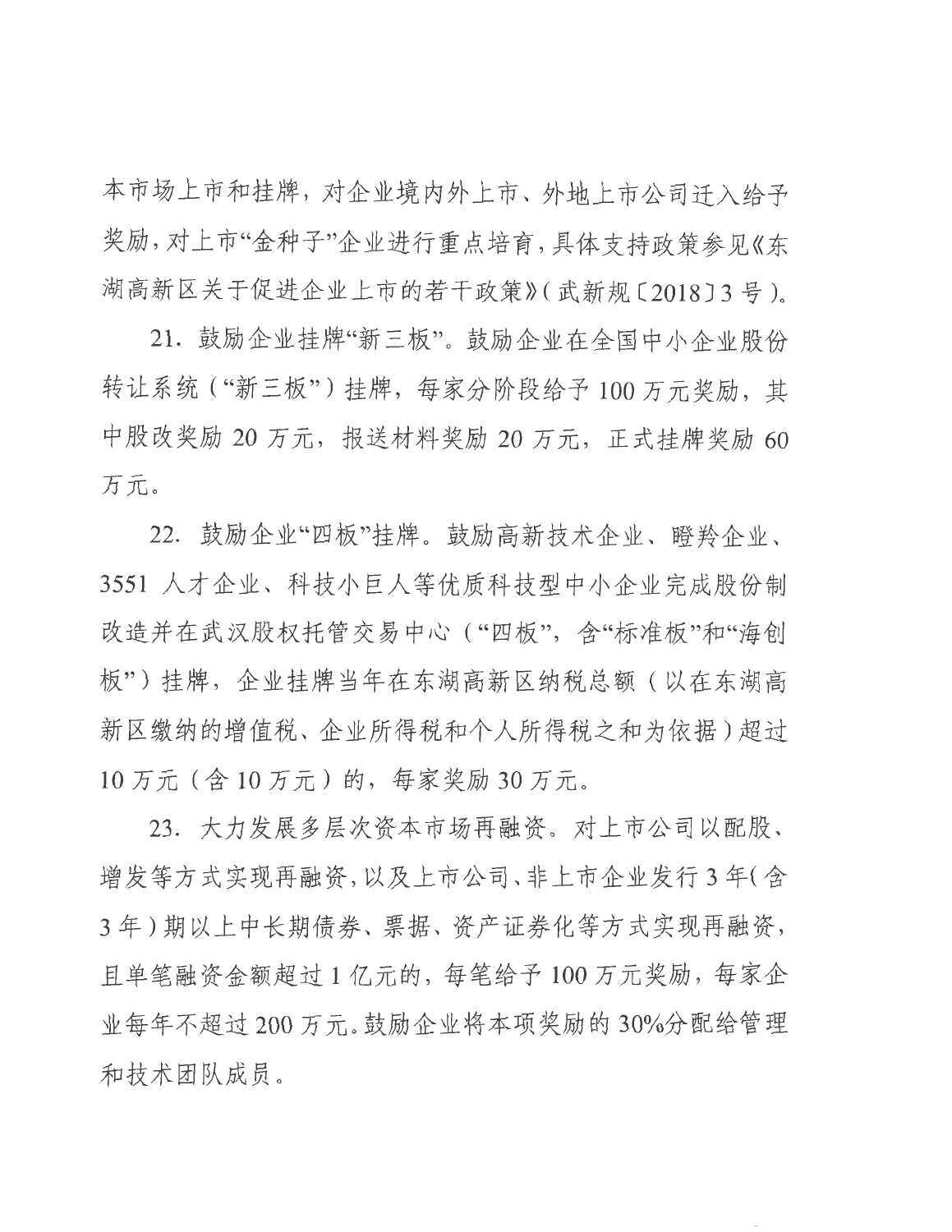#### 第八条 吸引金融人才集聚

24. 加大对各类金融机构高级管理人员的支持力度, 对其高 管人员薪酬给予一定的补贴,其中:对高级管理人员年工薪收入 在50万元-80万元的(包含50万元),每年给予年薪6%的补贴; 对高级管理人员年工薪收入在 80 万元-120 万元的 (包含 80 万 元), 每年给予年薪 7%的补贴; 对高级管理人员年工薪收入在 120 万元-150 万元的(包含 120 万元), 每年给予年薪 8%的补贴; 对高级管理人员年工薪收入在 150 万元以上的(包含 150 万元), 每年给予年薪9%的补贴。单个机构每年享受本项奖励的人数不 超过10人。

25. 支持金融人才取得特许金融分析师 (CFA)、注册会计 师 (CPA)、中国精算师。对取得 CFA 最高级资格认证、CPA 资 格证书或中国精算师考试合格证书, 且取得证书 (认证)后在东 湖高新区内的金融机构工作满2年的金融人才给予一次性1万元 奖励。

#### 第九条 建设科技保险示范区

26. 积极推进全国科技保险示范区建设, 鼓励保险机构加大 科技保险、专利保险、投融资保险等创新型保险产品开发力度, 针对集成电路、生物医药等产业定制开发科技保险产品。鼓励科 持型企业投保科技保险, 对购买科技保险的科技型企业给予其投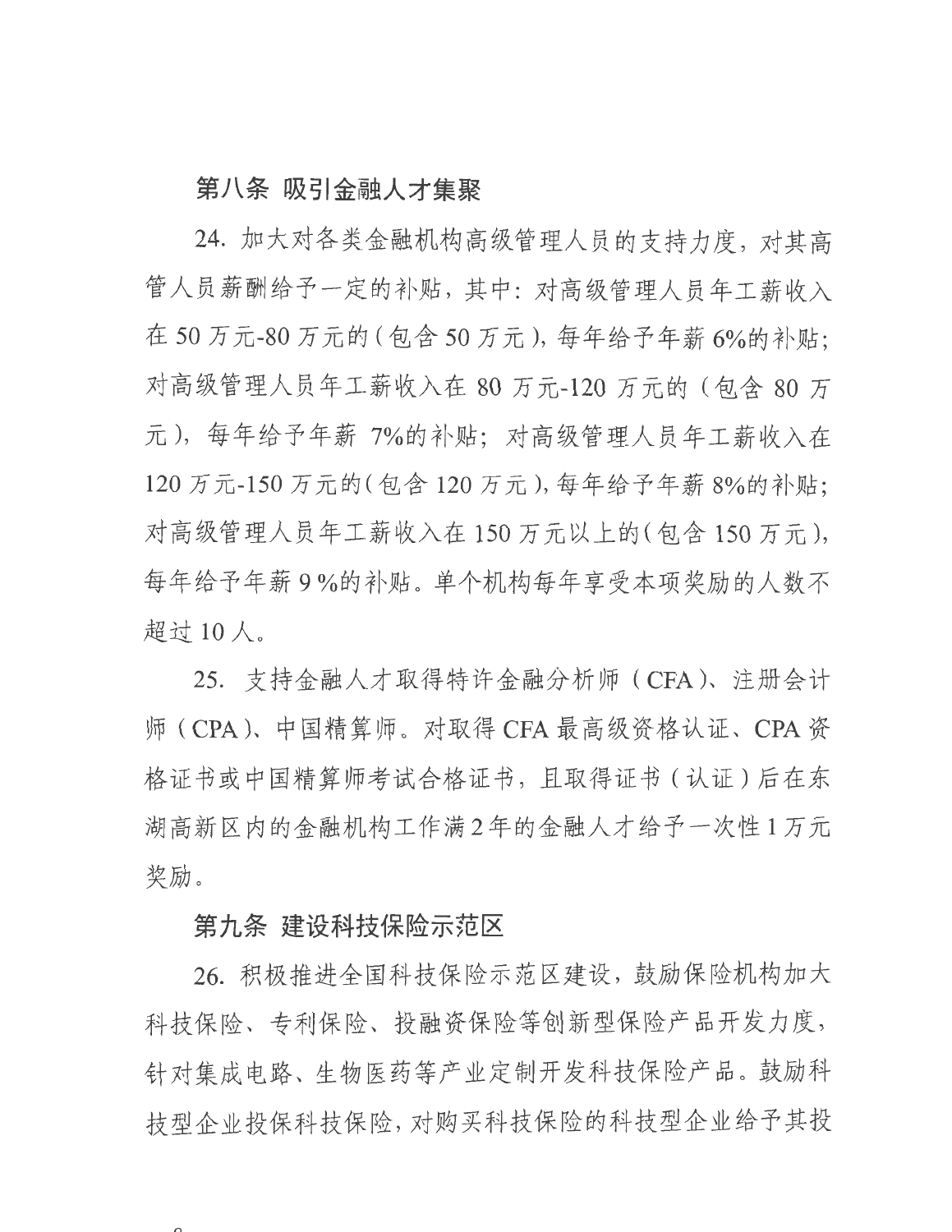保费用的 60%保费补贴,每家企业每年补贴最高不超过 40 万元。

#### **第十条 完善金融生态环境**

27. 深化信用体系建设。对于参与评级的企业给予信用评级 费用 100%的资金补贴, 每家企业每年本项补贴最高不超过 4000 元。鼓励企业信用促进会发展会员,给予信用促进会每发展一家 会员 1000 元的补贴。鼓励提高企业的信用意识, 对每年获得东 湖高新区信用星级三星以上企业给予每家最高10万元的信用奖 励补贴。

28. 鼓励金融科技发展。对于金融机构外购金融科技服务, 按照实际发生额的 30%给予补贴, 最高不超过 50 万元, 单个金 融机构每年补贴不超过100万元。对自建金融科技项目的区内金 融机构, 按照项目实际成本的 30%给予补贴, 最高不超过 50 万 元, 单个金融机构每年补贴不超过 100 万元。

29. 支持依法设立金融专业协会, 鼓励开展行业自律、政策 宣讲、人才交流、业务对接等活动。对经管委会认定的金融专业 协会, 给予一次性 30 万元的落户开办奖励。对在东湖高新区租 用办公用房的金融专业协会, 按 40 元/平方米/月的标准, 给予每 年最高5万元补贴。

30. 加强光谷科技金融品牌建设。对举办经管委会认定的金 融专业化、国际化、品牌化高端论坛、专业会议等活动的,按实

 $\Omega$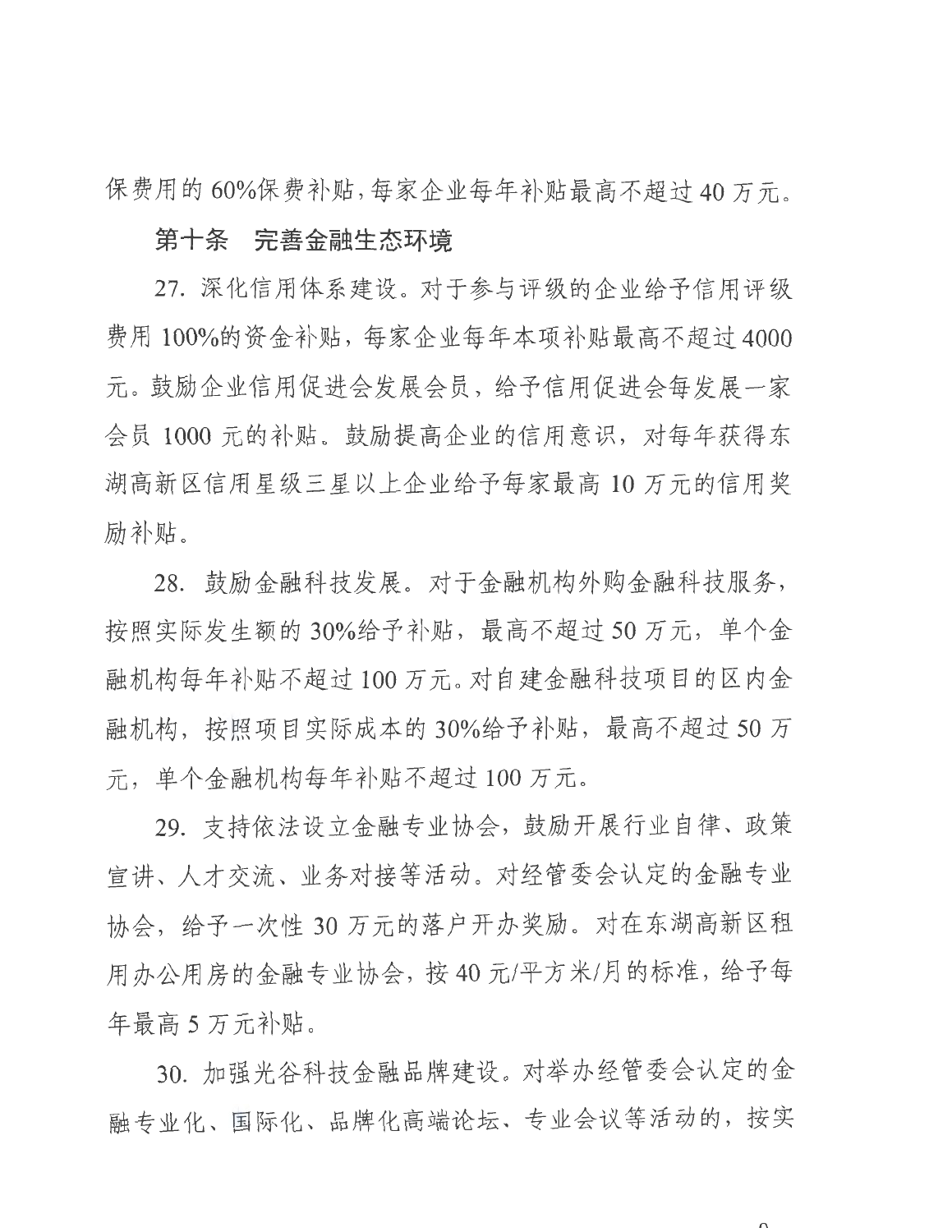际活动经费的50%给予活动组织方每次最高50万元补贴,每家 企业每年本项最高不超过100万。

本政策由管委会授权金融主管部门负责解释。自2019年4 月 28 日起试行, 有效期 3 年。本政策与"一企一策"政策和区内 其他同类政策不重复享受。本政策在实施过程中,若有与国家和 省市相关政策不一致的地方,以国家和省市相关规定为准。原《东 湖国家自主创新示范区关于推动科技金融创新发展的若干政策 (试行)》(武新规〔2016〕4号)同时废止。